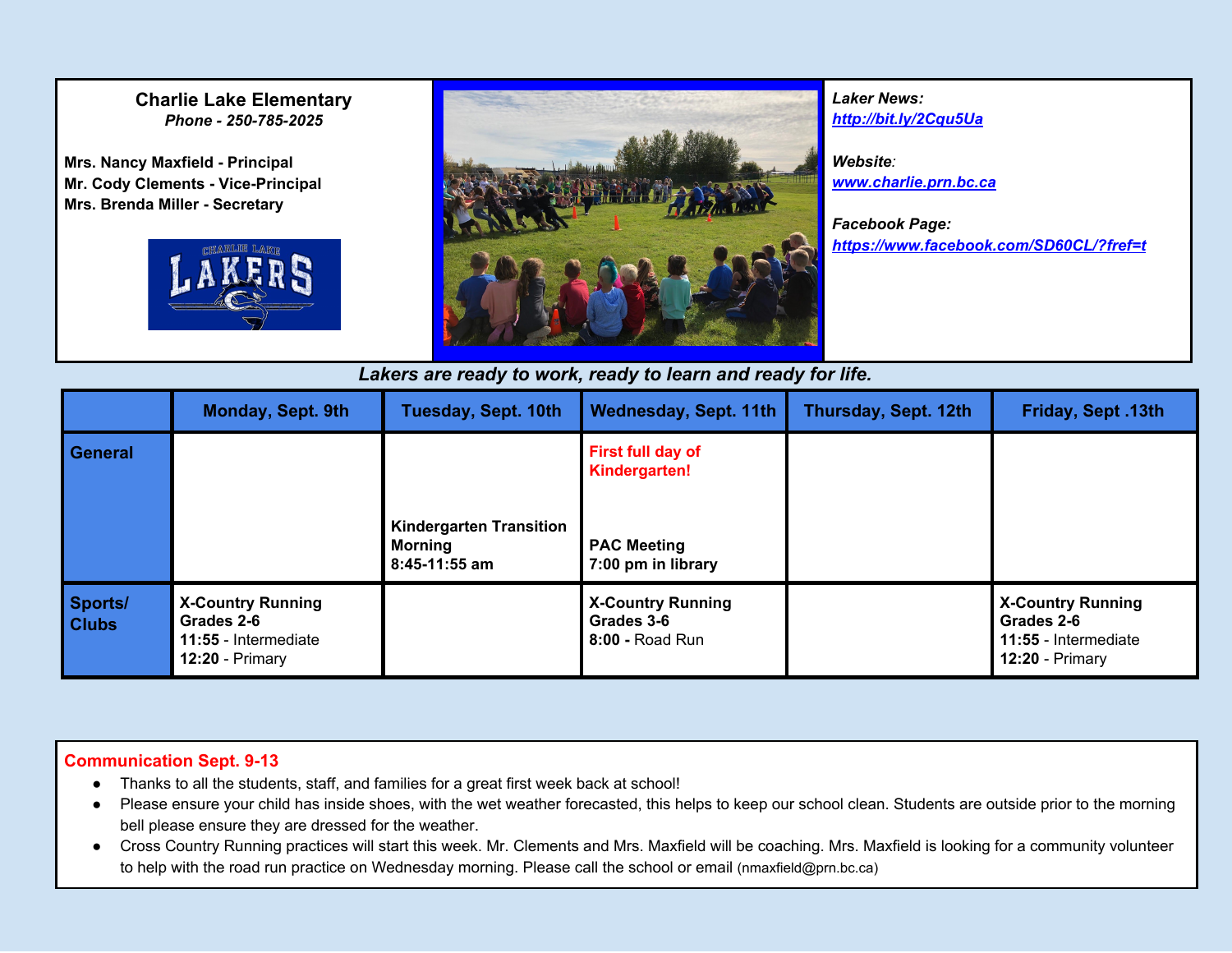- The electronic payment system, "Activity Right" that was set to begin in September, has been delayed. Please pay school fees by cheque or cash. See fee schedule on the last page of the Laker News.
- Consent forms and picture day forms will be coming home this week. Picture day is scheduled for Monday, September, 16th.
- Student Pick-up:
	- We will be asking parents to wait in a boot room until the announcements are done and the end of day bell has rang. Our end of day bell is 2:48 pm. If you need to pick up your child before 2:48 please follow the usual procedure which requires you to go to the office and sign your child out. The office will page your child to the office. If there are any other pick-up arrangements other than the custodial parents a note or phone call is required.
	- Please ensure whenever possible that your child knows the end of day plan prior to coming to school. The agenda is a great place to record reminders about pick-up plans. If there is a change in pick-up plans, please do your best to call the office by **2:30 pm.**
- **●** "Magnificent Thing" Project Students will be participating in a week long project that focuses on one of the Core Competencies, "Critical Thinking". Students in Grades 1-6 will need to bring a box, so that they can design and create their own Magnificent Thing! More details to follow in next week's Laker News and from the teachers.

#### **PAC News:**

- **● PAC meeting -** Wednesday, September, 11th @ 7:00 pm in the library. All welcome. Child minding provided.
- The SD 60 District Parent Advisory Council (DPAC) is hosting a fall workshop called **PAC 101.**
	- Thursday October 10 @ 1:00 pm Pomeroy Sports Centre

#### With a second repeat session at:

● Thursday October 10 @ 6:00 pm - Pomeroy Sports Centre (food provided)

For more information or to confirm your attendance please e-mail [pac101sd60@gmail.com](mailto:pac101sd60@gmail.com)

#### **Community News:**

● Rotary Club of Fort St. John - Community Breakfast - proceeds to local school breakfast programs - see the poster on the last page of Laker News.

|                | <b>Monday, Sept.16th</b> | Tuesday, Sept. 17th | Wednesday, Sept. 18th | Thursday, Sept. 19th                | Friday, Sept. 20th           |
|----------------|--------------------------|---------------------|-----------------------|-------------------------------------|------------------------------|
| <b>General</b> | <b>Picture Day</b>       |                     |                       | <b>Open House</b><br>5:00 - 6:30 pm | <b>Non-Instructional Day</b> |
| Sports/        |                          |                     |                       |                                     |                              |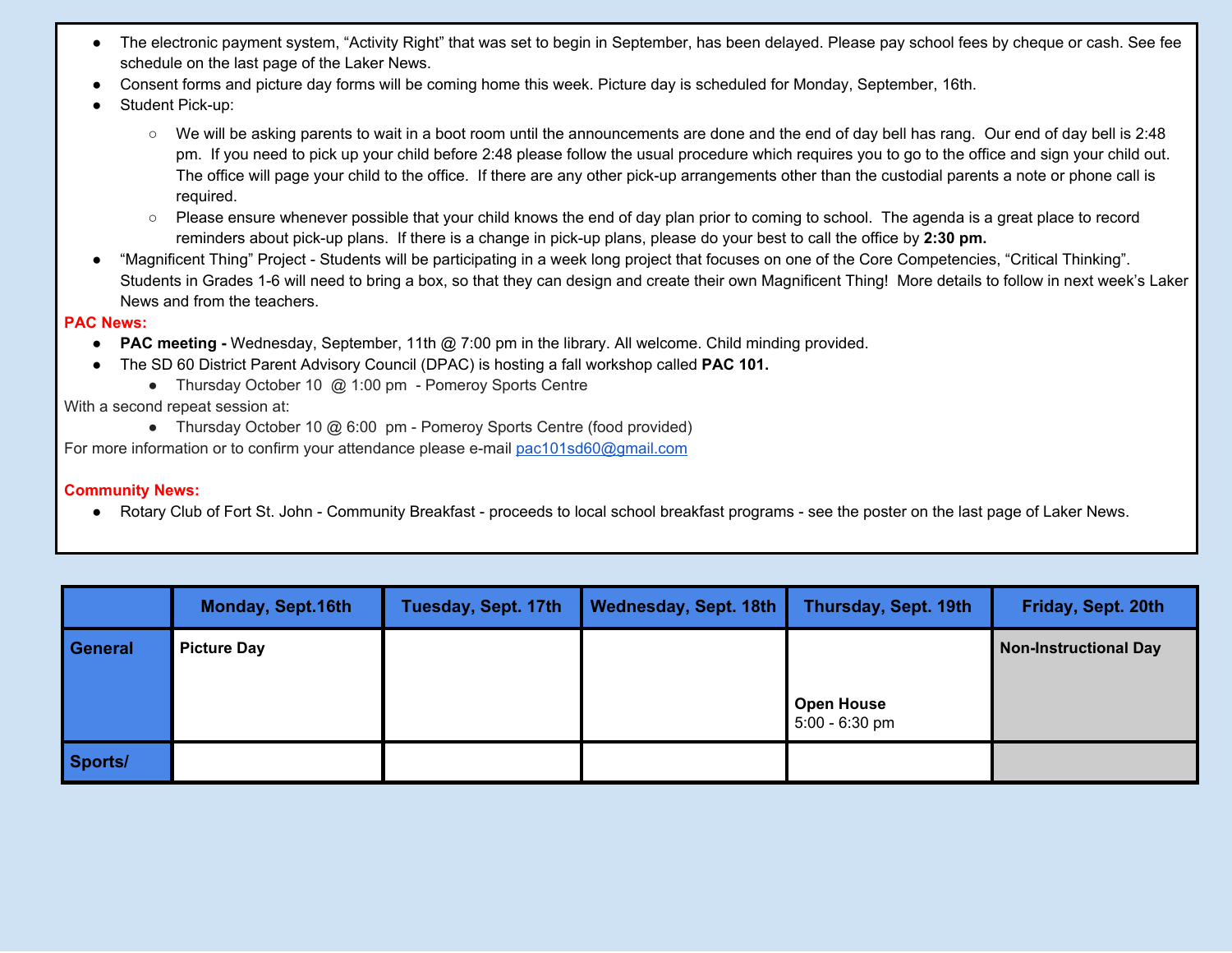| <b>Clubs</b> |  |  |  |
|--------------|--|--|--|
|              |  |  |  |

## **Parent Resources & Updates**

- **TumbleBooks -** Charlie Lake School has a subscription to Tumble Books and this can be accessed at home. Below is the information:
	- **<http://bit.ly/2R0N4Zs> Username - charlielakeschool Password - reads**
- **WITS and LEADS** program was introduced school-wide. Parent pamphlets will be sent home next week with more information.
- **● WITS** is a program that teaches K-3 children to make safe and positive choices about peer conflict and **LEADS** teaches problem-solving strategies to help Grade 4-6 children deal with conflict and stay safe.
	- **○ <http://bit.ly/2EyrL01>**

### **Charlie Lake Elementary School Fees**

| <b>Grades</b>                       | <b>Agenda</b><br><b>Charge</b> | <b>Field Trip</b><br><b>Bussing</b><br><b>Charge</b> | <b>Cultural</b><br><b>Charge</b> | <b>iPad</b><br><b>Charge</b> | <b>TOTAL</b> |
|-------------------------------------|--------------------------------|------------------------------------------------------|----------------------------------|------------------------------|--------------|
| <b>Kindergarten</b>                 | <b>None</b>                    | \$5.00                                               | \$10.00                          | <b>None</b>                  | \$15.00      |
| Grade 1-5                           | \$10.00                        | \$5.00                                               | \$10.00                          | <b>None</b>                  | \$25.00      |
| Grade 5<br>Mrs. Hick's Class        | \$10.00                        | \$5.00                                               | \$10.00                          | <b>None</b>                  | \$25.00      |
| Grade 6 Mrs.<br><b>Hick's Class</b> | \$10.00                        | \$5.00                                               | \$10.00                          | \$30.00                      | \$55.00      |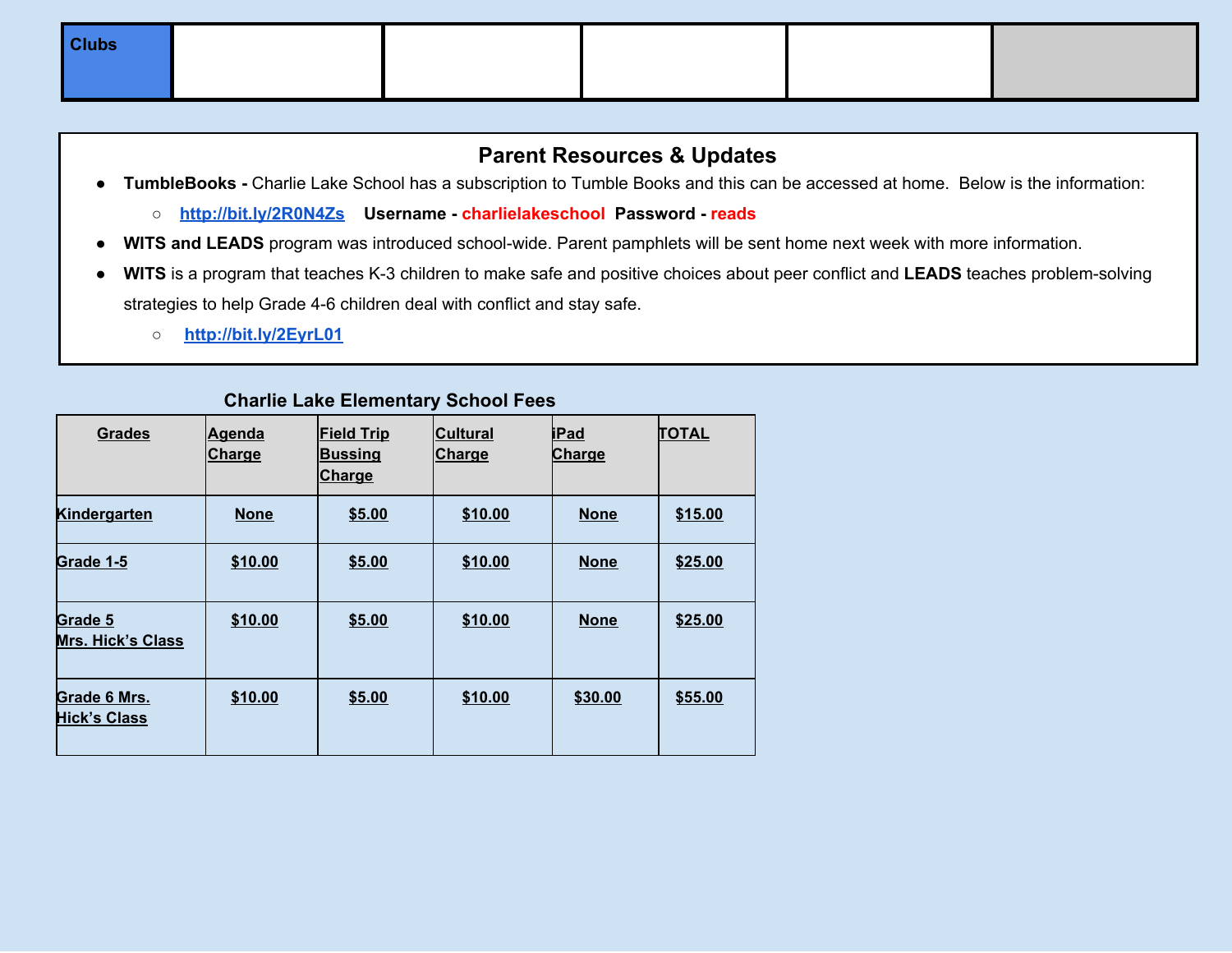| <b>Grade 6 class</b> | n/a | \$5.00 | \$10.00 | \$30.00 | \$45.00 |
|----------------------|-----|--------|---------|---------|---------|
| <b>Mr. Haddrell</b>  |     |        |         |         |         |
|                      |     |        |         |         |         |

**\* Please make cheques payable to Charlie Lake Elementary School.**